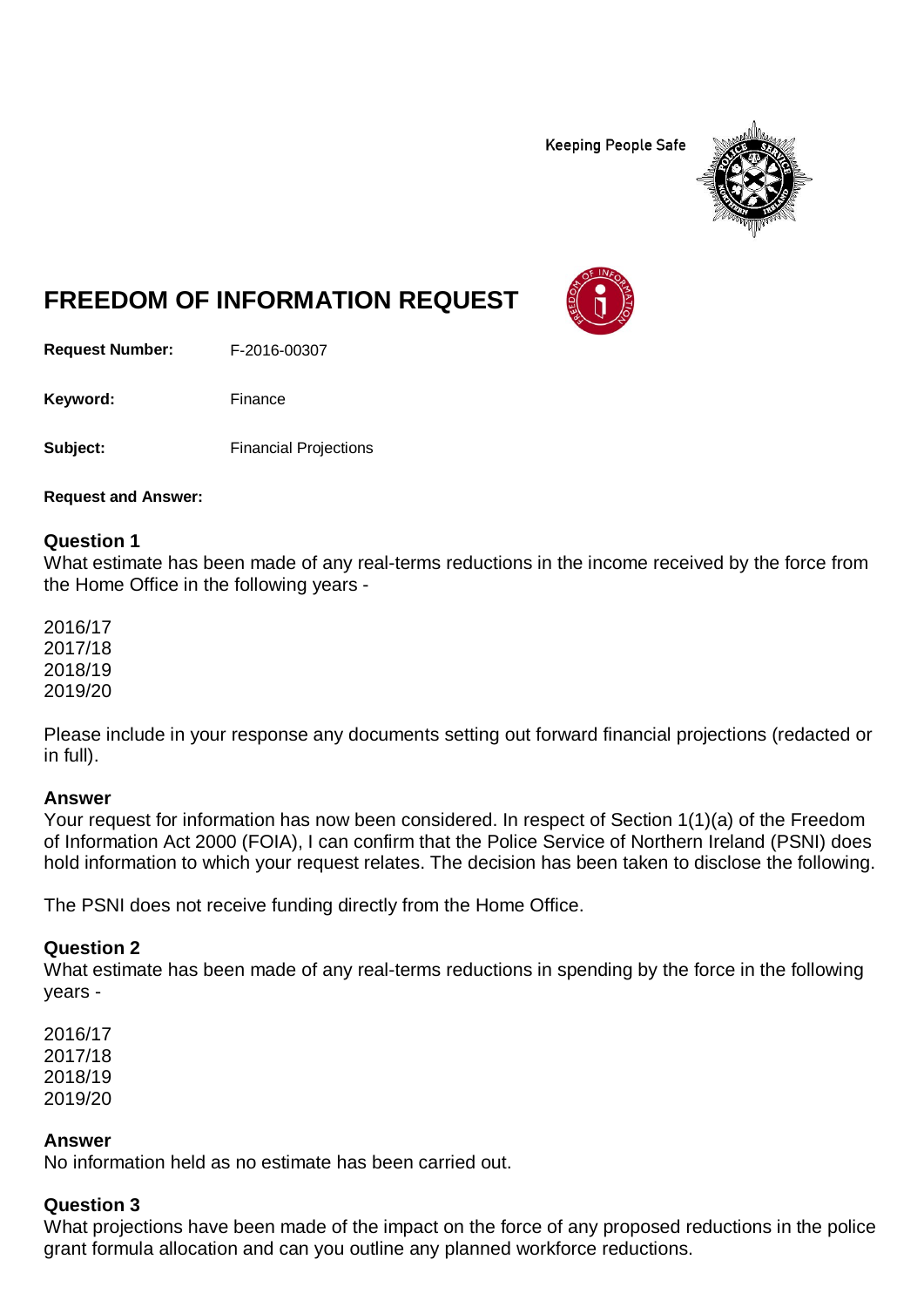## **Answer**

This question is not applicable due to the answers to questions 1 and 2.

## **Question 4**

Does the force have a modernisation programme to meet the demands of further reductions in funding? Please provide full details and costings of any such programmes.

## **Clarification Sought**

The record holder has advised that full details and costings of modernisation programmes are not held centrally and would not be available within the 18 hours permitted under the Freedom of Information Act (FOIA). Would you be content to receive the information which may be available subject to any FOI exemptions which may apply?

## **Clarification Received**

Many thanks for your response. I would be grateful to receive the information which may be available subject to any FOI exemptions which may apply.

## **Answer**

The PSNI has recently commenced the Priority Based Resourcing Project (PBR). PBR is one element of a number of factors being considered by the organisation around potential options to respond to an environment of reducing resources. PBR involves a programme of work to prioritise all of the services delivered by the PSNI.

Each service is costed to allow an understanding of the total cost of delivering it. Across the organisation an exercise is then undertaken to identify potential changes that could be made to the way services are delivered, opportunities for influencing demands for service and the level to which each service is delivered.

Each potential change is then assessed to understand risks and impacts that could occur and costs that could be reduced or incurred if the change was implemented. All of this information is then used to match available resources with the prioritised services that will be delivered by the PSNI and in particular help to establish a process to continuously drive further efficiencies and performance improvements.

# **Question 5**

What estimate has been made of the cost to the force of (a) the apprenticeship levy and (b) the single tier pension?

## **Answer**

£9 million.

## **Question 6**

Has the force spent any money obtaining ACORN 5 data from CACI limited since 14 July 2015? If so, how much?

## **Answer**

The PSNI has not spent any money obtaining ACORN 5 data from CACI limited since 14 July 2015.

# **Question 7**

What has been the total cost to the force to date of engaging in the Home Office consultation on reform of the police funding formula?

## **Answer**

There has been no cost to the PSNI to date regarding engaging in the Home Office consultation on reform of the police funding formula as the PSNI does not receive funding direct from the Home